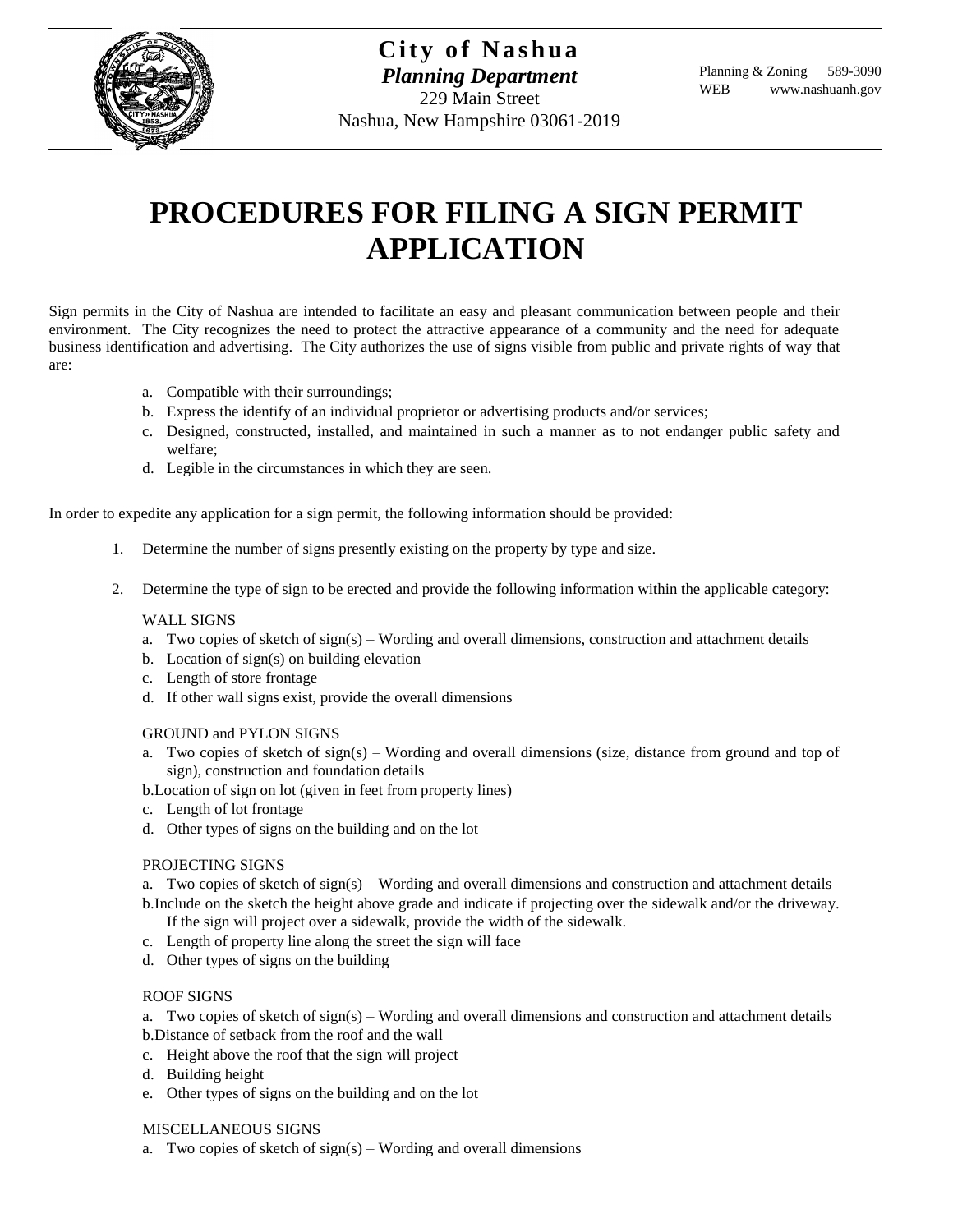b.Location of sign on the property

- c. Other types of signs on the building and on the lot
- 3. Complete the sign application. Applicants must provide the signature of the property owner/ representative or a letter of authorization from the property owner/representative.
- 4. All sign permit applications must be accompanied with a \$25 non-refundable filing fee. Checks or money orders must be made payable to the City of Nashua.
- 5. Applicants are notified by the City of Nashua regarding status of sign permit applications (i.e., approved or denied).
- 6. Applicants must secure a sign permit for all approved applications. Permits must be obtained in person and are issued at the Planning Department and Department of Building Safety, located on the second floor of City Hall. The issuance of a sign permit shall be accompanied by a fee calculated in accordance with the following fee schedule:

| 50 square feet or less   | \$55 |
|--------------------------|------|
| 51-150 square feet       | 105  |
| 151 square feet and over | 200  |

7. In the case of an electrified sign, both the sign permit and an electrical sign permit shall be applied for before either is issued. Electrical sign permits have a \$25 application fee plus \$25 each sign and are available in the Department of Building Safety.

If you have any questions regarding this permit procedure, please contact the Office of the Zoning Administrator at 603-589-3090. Thank you for your cooperation on supplying the above information.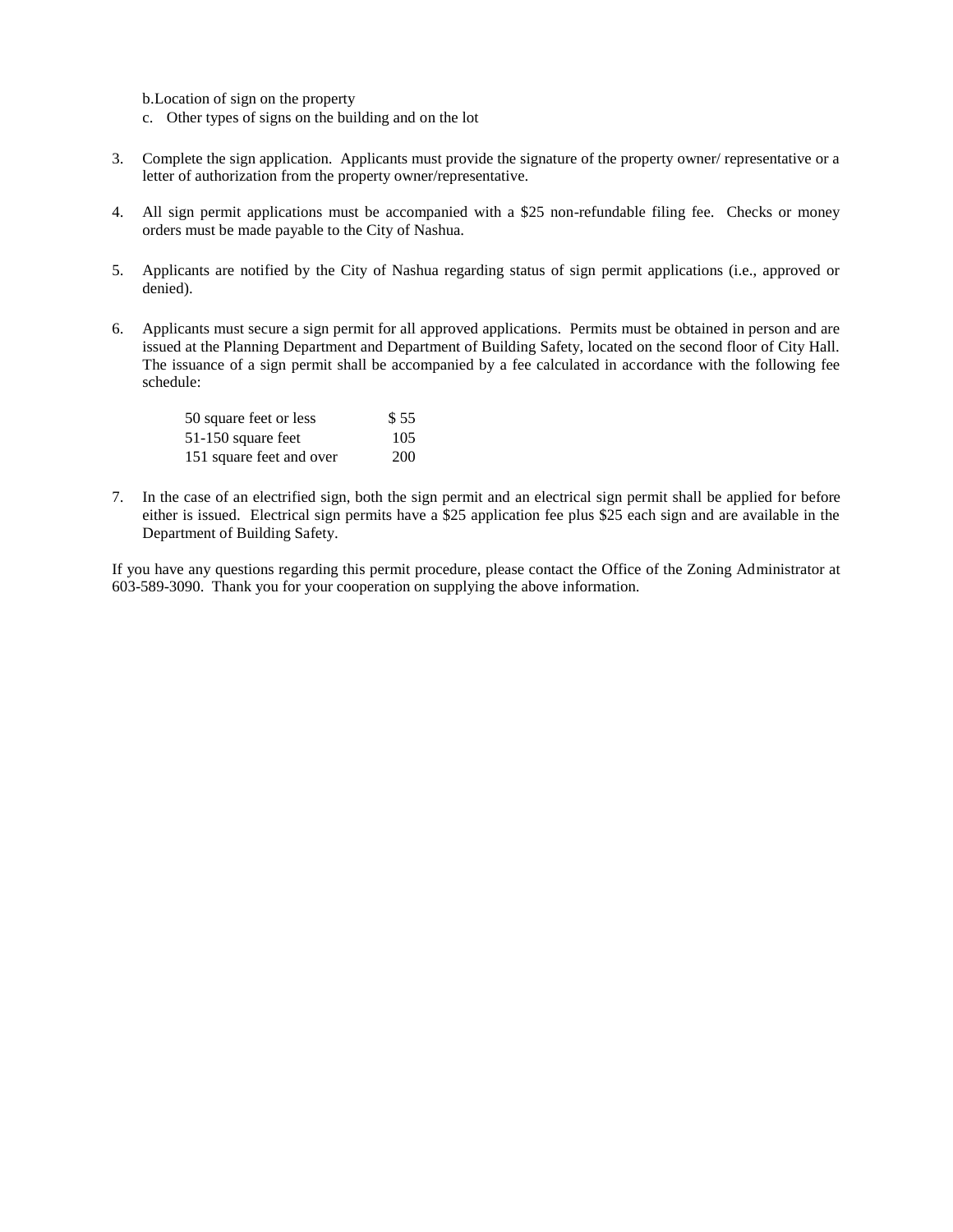

## **SIGN PERMIT APPLICATION**

|                                                                                                                                                                                                           |  | Project #<br>Sheet                        |      |  |
|-----------------------------------------------------------------------------------------------------------------------------------------------------------------------------------------------------------|--|-------------------------------------------|------|--|
|                                                                                                                                                                                                           |  | $\text{Zone}$                             |      |  |
|                                                                                                                                                                                                           |  | Property account #<br>Subd. Plan          |      |  |
| Property Owner                                                                                                                                                                                            |  |                                           |      |  |
|                                                                                                                                                                                                           |  |                                           |      |  |
|                                                                                                                                                                                                           |  |                                           |      |  |
|                                                                                                                                                                                                           |  |                                           |      |  |
|                                                                                                                                                                                                           |  |                                           |      |  |
|                                                                                                                                                                                                           |  |                                           |      |  |
| $\begin{array}{c} \textbf{Contractor} \end{array}$                                                                                                                                                        |  |                                           |      |  |
|                                                                                                                                                                                                           |  |                                           |      |  |
| <b>Copy (Wording)</b> of sign Attach drawing Is this a change of copy to an existing sign? No $\Box$ Yes $\Box$                                                                                           |  |                                           |      |  |
|                                                                                                                                                                                                           |  |                                           |      |  |
|                                                                                                                                                                                                           |  |                                           |      |  |
| Off-premise $\Box$<br><b>Type</b> On-premise<br>Freeway oriented<br>$\mathbf{L}$<br>$\perp$                                                                                                               |  |                                           |      |  |
| Ground $\Box$ Wall<br>$\Box$<br>Projecting<br>$\mathsf{L}$                                                                                                                                                |  |                                           |      |  |
| Electronic changing<br>Rotating (corner lots only) $\Box$ Not rotating $\Box$<br>ш<br>One face $\Box$ Two faces $\Box$<br>Corner sign $\Box$                                                              |  |                                           |      |  |
| <b>Size</b>                                                                                                                                                                                               |  |                                           |      |  |
| Applications for any permanent sign exceeding ten square feet in area and any<br>temporary sign exceeding twenty-five square feet in area shall be accompanied by<br>Height: _______ feet ______ inches   |  |                                           |      |  |
| structural details of sign framing and anchorages; large signs and pylon signs shall<br>Width: _______ feet ______ inches<br>be designed by a registered P.E. Attach these plans to the application form. |  |                                           |      |  |
| Location<br>Distance from ground to: bottom of sign                                                                                                                                                       |  | feet<br>the control of the control of the | feet |  |
| Lot frontage along which sign will be facing:                                                                                                                                                             |  | feet                                      |      |  |
| Building length along which sign will be placed:                                                                                                                                                          |  | feet                                      |      |  |
| Proposed setback(s) from property line(s) Attach location map                                                                                                                                             |  |                                           |      |  |
| <u>_____________</u> feet                                                                                                                                                                                 |  | (name) Street                             |      |  |
| <u>feet</u>                                                                                                                                                                                               |  | (name) Street                             |      |  |
| <b>Lighting</b><br>□ Incandescent □ Internally illuminated □ Fluorescent □ Externally illuminated □ Neon<br>$\Box$ Non-illuminated                                                                        |  |                                           |      |  |